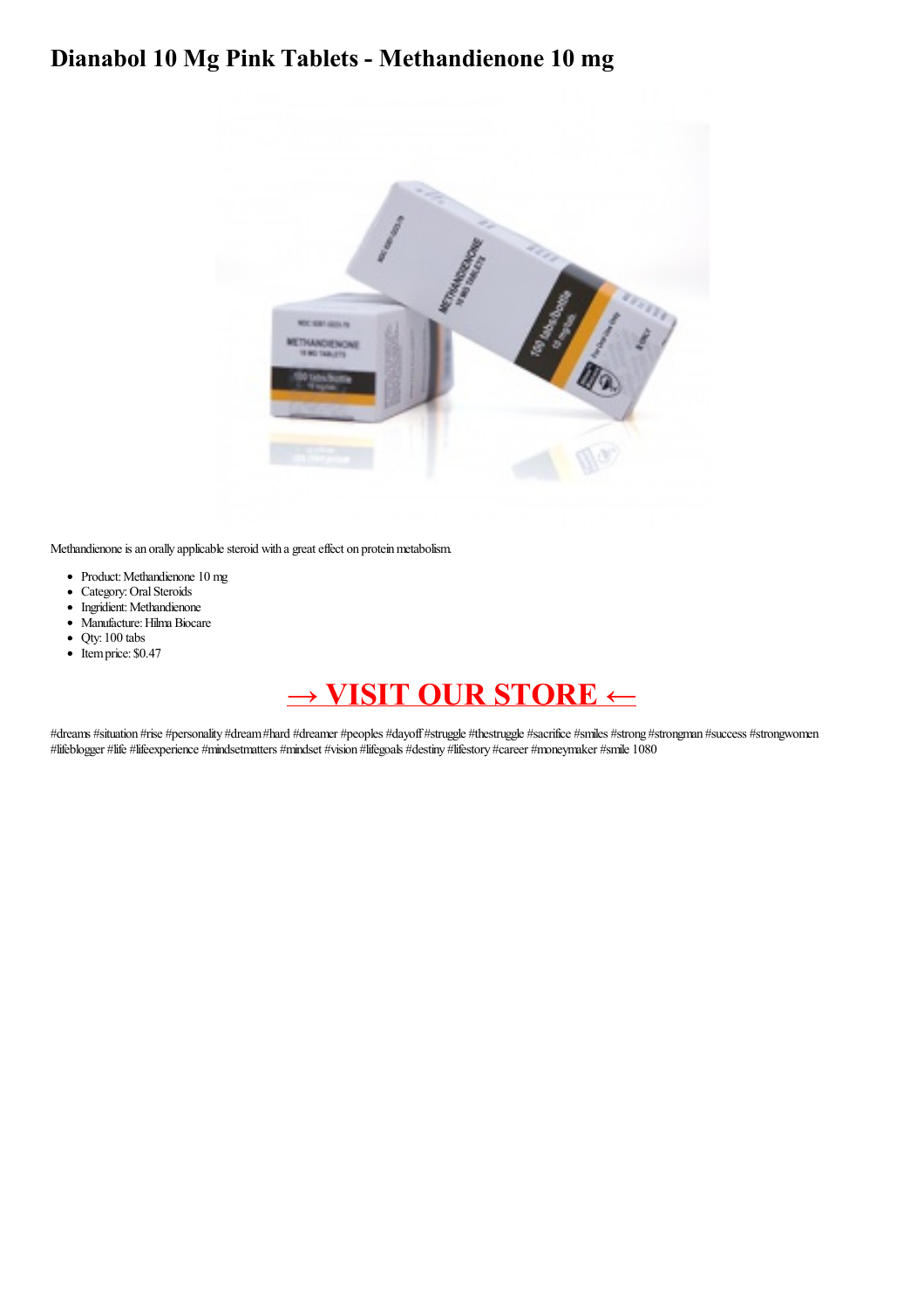

pharma dianabolmethandienone 10mg 100 tabs dbol cycle cutting dianabol 25 mg precio dbol near me danabol ds kaufen deutschland dbol test and anavar cycle is deca or dbol better dbol oral cycle only journey dolls uk testo und dianabol kur

Rice, ghee, milk, idlis, dal-sabzi, pulao etc - which I grew up eating were a part of my meal plan. Not to forget puris, pakodas, bajjis as well. She helped me remove my fear of eating fried foods and always said "enjoy dil khol ke"[!.](https://write.as/wqk2refvlcs7g230.md)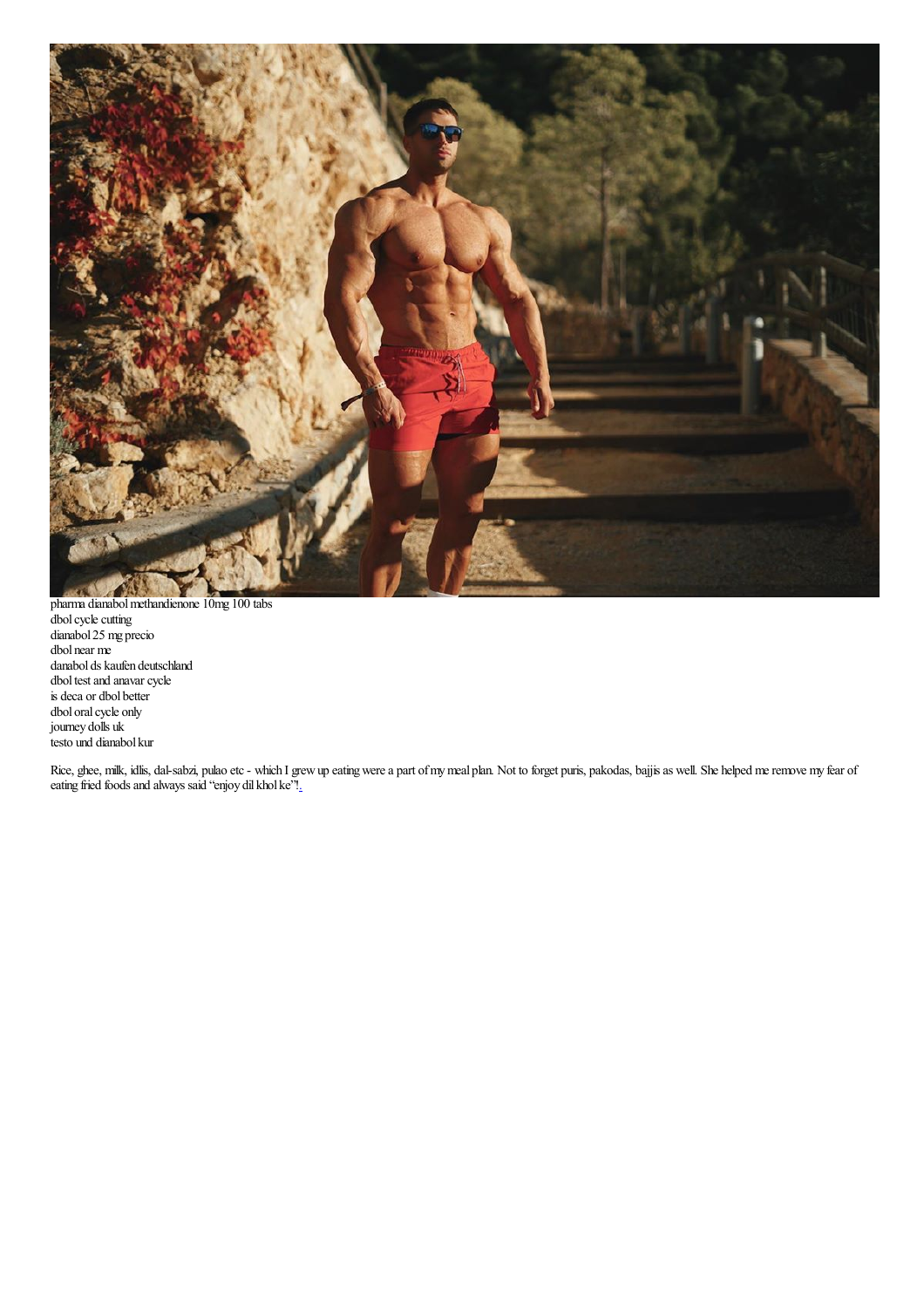

dbol cycle with arimidex dianabolsideeffects headache dianabol before or after methandienone 10mg kaufen howto use dianabol pills dianabol thailand kaufen quantum control database d bol bd methandienone 10mg pricein india methandienone tablets 10mg methandienone kick in

#tyagi #tyagiland #tyagiji #tyagi\_khade\_sarkar\_se\_bade #tyagiraj #tyagiswag #tyagiyo #tyagilandlord□ #tyagitlfestyle #tyagitude□ #tyagiekta\_zindabad & #luxury  $\#$ instagood  $\#$ instamood  $\#$ fashion  $\#$ likes $20$ likes  $\#$ likesforlikes  $\#$ fambam $\#$ fam $\#$ fambruharmy $\Box$   $\#$ fit 1080<u>.</u>